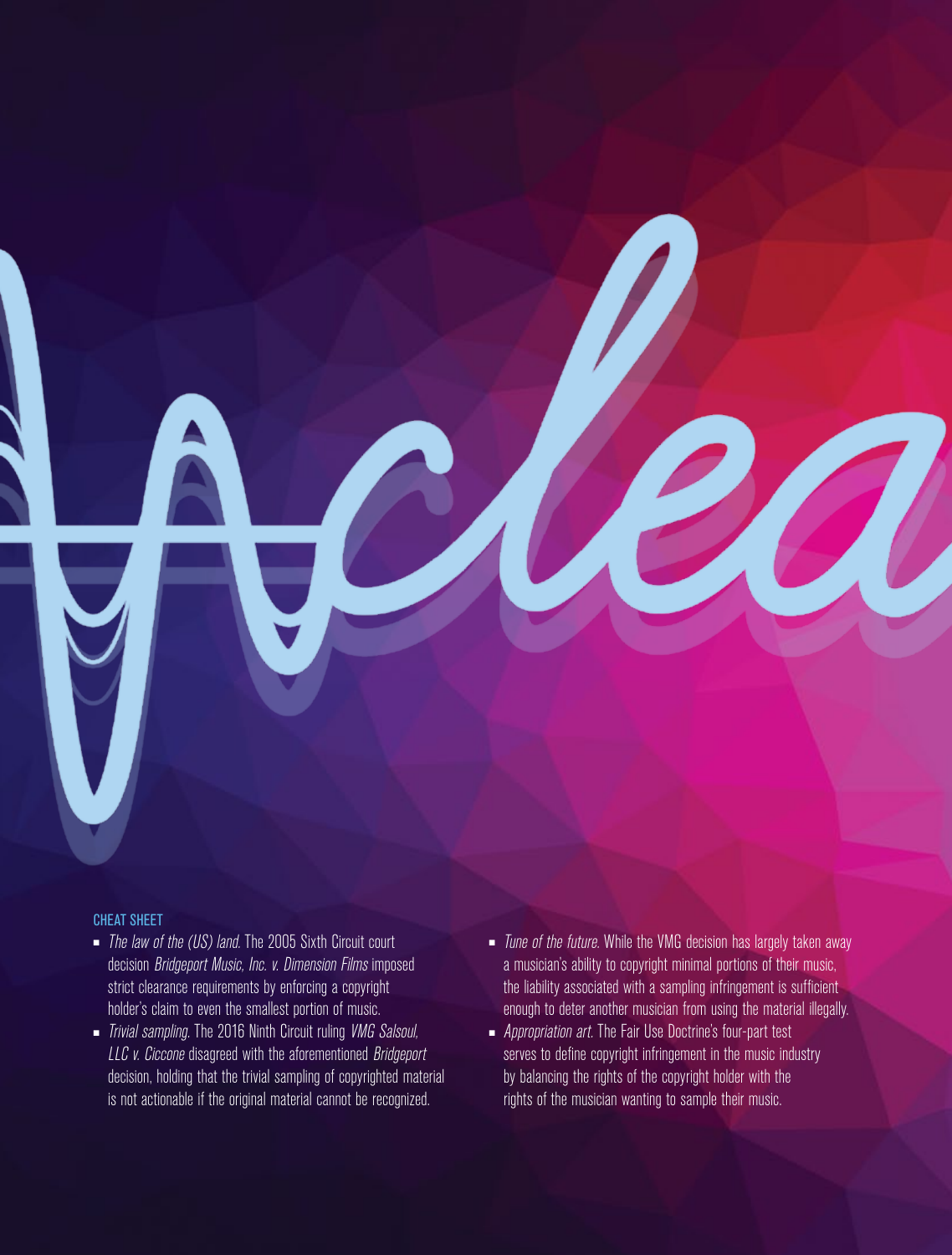# **Music Sampling: Has The Tune Changed?**

By Christian Palmieri and Monica B. Richman Imagine that your company wants to use "just a little bit" of that new hot song to introduce your CEO as he or she stands up to present to your company. Or maybe you want to do a mash up (sample) of music for your company website. Do you need a license? Maybe — but maybe not. Read on.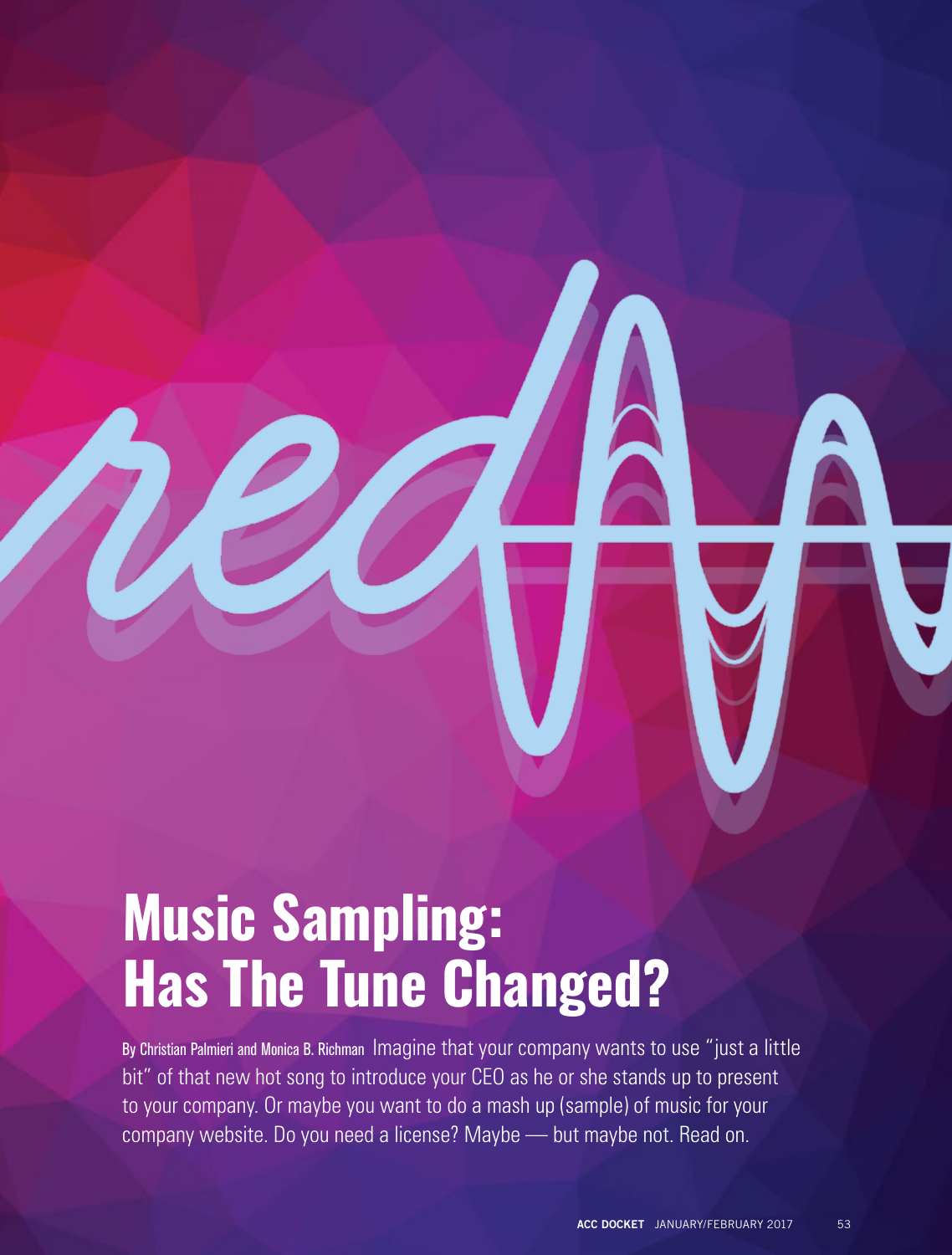## Legal history of music sampling

The late 1980s and early 1990s was the golden age of "music sampling," as artists freely repurposed small portions of existing works either without permission or under a relatively affordable licensing process. A number of sample-heavy classics emerged from this period: A Tribe Called Quest, *The Low End Theory*; De La Soul, *3 Feet High and Rising*; N.W.A., *Straight Outta Compton*, and Beastie Boys, *Paul's Boutique*. The latter album reportedly contains at least 125 samples that resulted in around US\$250,000 in clearance costs (two law professors estimated that if *Paul's Boutique*  were released in modern day sampling environment, the record label would lose US\$20 million dollars if the record sold the same 2.5 million units. They also estimated that Public Enemy's classic platinum record *Fear of a Black Planet* would lose US\$5 million. Things changed, however, in 1991 after the first digital sampling dispute went to court. In *Grand Upright Music Ltd. v. Warner Bros. Records*, 780 F.Supp. 182 (S.D.N.Y. 1991), the district court granted a preliminary injunction against rapper Biz Markie, who sampled a pop song without permission. In an industry rife with examples of new artists "borrowing" from other artist's exiting works, the decision did not cite any precedent for its ruling or otherwise delve into further copyright issues. The court simply equated sampling with stealing (the opinion opened with the phrase "Thou shalt not steal"), and the tone of the opinion reflected the reticence by some to embrace rap as an emerging music culture. The ruling, along with the much-debated decision in *Bridgeport Music, Inc. v. Dimension Films*, 410 F.3d 792 (6th Cir. 2005), cemented the modern "clearance culture," in which widespread sampling faded away due to heightened scrutiny. As a result, the cost of licensing vastly increased. Depending on the

artist and the potential sales of the new song, licensing a sample might involve not only upfront payments, but also the relinquishment of a certain percentage of the song's publishing rights to the sampled artist. Ironically, the *Bridgeport* court decision — which famously declared "Get a license or do not sample"— reasoned that its ruling would simplify the negotiation process and lower the cost of clearing samples. The effect, however, has been just the opposite.

"Caught, now in court cause I stole a beat / This is a sampling sport / But I'm giving it a new name / What you hear is mine." In "Caught, Can We Get a Witness?" from the 1988 classic album *It Takes a Nation of Millions to Hold Us Back*, the rap group Public Enemy made its opinion known about sampling. Once the group's inimitable production team, The Bomb Squad would create a beat by borrowing from an existing work and looping it into a mosaic of sound and lyrics. The final product is their own original work. Many copyright holders and judges, however, would beg to differ.

Sampling involves the incorporation of short segments of existing sound recordings into new works. More than just a sonic choice that gets layered into the beat, a sample can be many things: a political comment, a startling juxtaposition (e.g., a show tune in a hip-hop song), a nod to one's musical influences, a vintage sound or musical texture that is impossible to recreate digitally, or proof of one's ability to go "crate-digging" for obscure LPs.

Remember, far from the recording studio, your internal clients could be "borrowing" as little as a few seconds of music, for which you could be liable. Much like the importance of clearing rights for the use of photography and images in publishing and e-commerce, sample clearance — and indeed, clearing rights for any use of copyrighted music for a commercial purpose — is a necessary task that reduces the risk of infringement. Or, perhaps, the world has changed and not every use requires a license? The Ninth Circuit recently played a new melody, which may have changed the rules for sampling of music and for the copyright fair use analysis generally.

## A new player in the orchestra: The Ninth Circuit

Until recently, the Sixth Circuit's *Bridgeport* decision was the only circuit court ruling on whether the "de minimis" defense applies to the unauthorized sampling of sound recordings. *Bridgeport* held that it did not apply and that once a sound is fixed by the copyright holder, no one else has the right to take even a portion of it without permission. This all changed in June 2016 when the Ninth Circuit issued a landmark ruling in *VMG Salsoul, LLC v. Ciccone*, 824 F. 3d 871 (9th Cir. 2016) (VMG) that repudiated *Bridgeport* and produced a circuit split. In *VMG*, the court affirmed the lower court's grant of summary judgment to the pop icon Madonna, as well as the producer and record company behind the hit song "Vogue," holding that the



**Christian Palmieri** is IP counsel at A+E Networks, an entertainment content provider. He provides counsel on global IP and information technology matters, as well as related digital, gaming, and consumer products platforms, and manages a worldwide trademark portfolio. *christian.palmieri@aenetworks.com*



**Monica B. Richman** is a partner at Dentons. She has created a leading practice as IP counsel to clients in entertainment, fashion, and financial services. Her specialties include licensing, commercial contracts, and IP development, protection, and management. *monica.richman@dentons.com*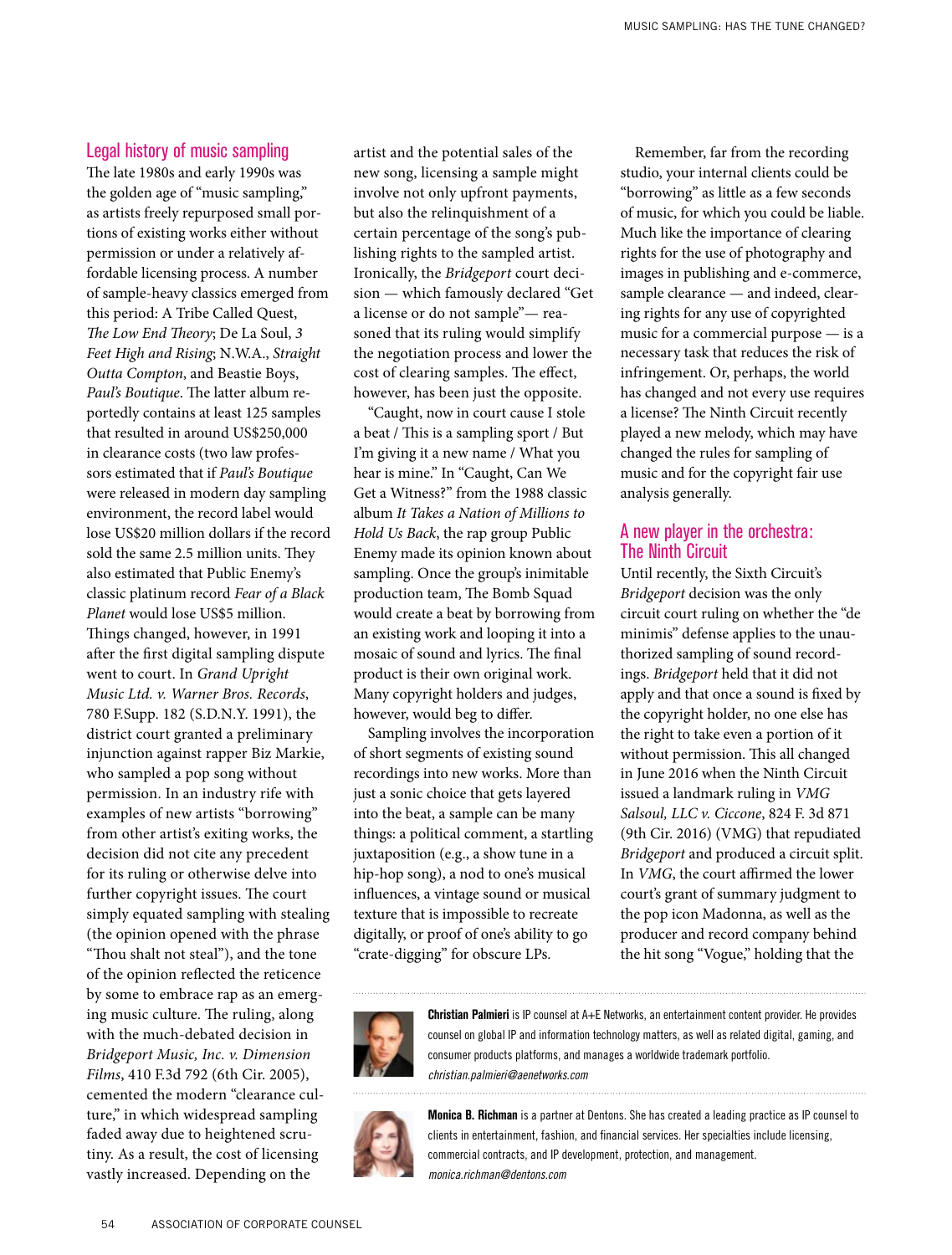de minimis exception did indeed apply to actions alleging infringement of a copyright to sound recordings. The decision further asserted that Madonna's sampling of a modified .23 second segment of horns from an earlier song by disco group Salsoul Orchestra for use in "Vogue" was de minimis copying and did not constitute infringement.

In *VMG*, the plaintiff alleged that the producer of Madonna's hit song "Vogue" copied a .23 second horn hit from an earlier song, "Love Break," and modified it before inserting it into "Vogue," thereby violating the plaintiff 's copyrights. The sample was a modified .23 second "single" horn hit that consisted of a quarter-note chord comprised of four notes — E-flat, A, D, and F — in the key of B-flat and a "double" horn hit that consisted of an eighth-note chord of those same notes, followed immediately by a quarternote chord of the same notes. As with the original song, other instruments are playing at the same time that the horn hit appears. The lower court ruled that even if the plaintiff proved actual copying, the claim would fail because the alleged copying was trivial. The district court granted summary judgment to the defendants, and provided an award of attorney's fees.

#### Ninth Circuit found de minimis use

The Ninth Circuit panel, in a two to one decision, affirmed and ruled that any copying was "de minimis" and was not an infringement of either the composition or the sound recording of "Love Break." The panel held that the de minimis exception applies to infringement actions concerning copyrighted sound recordings, as with all other copyright infringement actions. See e.g., *Newton v. Diamond*, 388 F.3d 1189 (9th Cir. 2004) (de minimis exception applies to claims of infringement of a copyrighted musical composition). Under the substantial similarity test, for an unauthorized use of a copyrighted work to be

# A quick music licensing recap

**Every recorded song has two separate copyrightable parts: a copyright in the musical composition (i.e., the written music and any accompanying lyrics) and in the sound recording (i.e., the fixed sounds that make up the recording, often called a master). Each exclusive right — reproduction, distribution, digital transmission, public performance, public display, and derivative works — can be licensed by the copyright holder to third parties.** 

**THE VARIOUS LICENSES INCLUDE:**

- *Mechanical license:* The right to reproduce for private listening **(e.g., MP3s, mobile ringtones, interactive streaming).**
- *Compulsory license:* **The right to reproduce and release a "cover" recording of a composition, as long as the new version does not change the basic melody or "fundamental character" of the work. Compulsory license rates are set by statute.**
- *Digital transmission license:* **Webcasters of non-interactive streams remit digital performance royalties to sound recording copyright holders as per a statutory rate to SoundExchange.**
- *Synchronization license:* The right to use music with a video or in a movie.
- *Public performance:* Copyright holders in sound recordings only have **a public performance right by means of a digital transmission (e.g., webcasting), but copyright holders in music compositions maintain a public performance right typically administered by the various performance rights associations (e.g, ASCAP, BMI, SESAC).**

actionable, the use must be significant enough to constitute infringement, reflecting the longstanding principle that trivial copying is not actionable. As such, under the principle, a sample is de minimis only if the average audience would not recognize the appropriation. In this case, the decision would depend on whether a member of the general audience would recognize that the sampling of "Love Break" had occurred. Ultimately, the panel agreed with the district court that, as a matter of law, a general audience would not recognize the brief snippet in "Vogue" as originating from "Love Break." If your company uses a small sample of recorded music, this decision gives some flexibility and perhaps a better argument for whether such use is fair use.

In reaching that conclusion, the court addressed the de minimis defense to infringement claims relating to both the existing sound recording and its underlying composition. As to

the infringement claim on the musical composition, the court found that the defendants copied, at most, a quarternote single horn hit and a full measure containing rests and a double horn hit from "Love Break" and held that a reasonable jury could not conclude that an average audience would recognize the appropriation of the "Love Break" composition. The court noted that the snippets of the "Love Break" composition that were sampled were smaller than the sample at issue in *Newton v. Diamond*, which involved a six-second sample of a flute passage. Moreover, the sampling from "Love Break" at issue in "Vogue" involved only one instrument group out of many.

As to the claim of infringement of the "Love Break" sound recording, the court framed the argument by stating that when considering a claimed infringement of a copyrighted sound recording, what matters is how the musician's rendition distinguishes the recording from a generic rendition of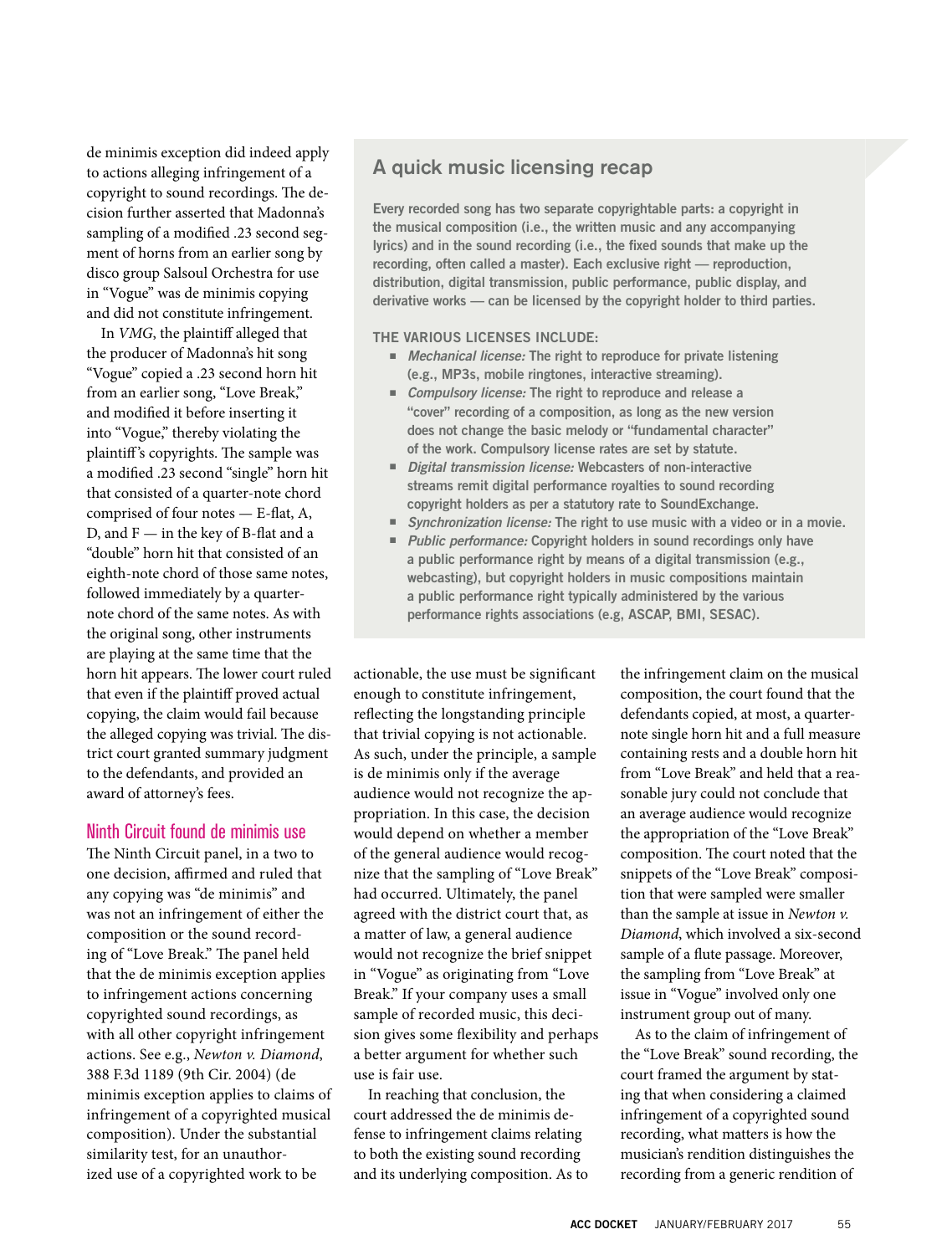## **Licensing** considerations for live events

**If you want to play recorded music at a live event, you only need composition rights. Most large businesses that use music frequently obtain an annual "blanket" license to play background music each year. Companies should not expect DJs or other performers to obtain licenses, as contracts typically shift the burden to the event holder. The license fee will depend upon the facts of the use, and there are some limited exceptions when a fee is not required.** 

the same song. In "Vogue," the horn hit from "Love Break" was not copied exactly, but was modified to a different key and "cleaned up" by filtering out certain instruments to make it punchier. The court concluded that an average audience member would not recognize the appropriation of the horn hit from "Love Break," because, among other reasons, the horn hits are short, occur only a few times in "Vogue," and do not sound identical to the horn hits from the original song. In the end, the court stated that it would be "hard to imagine" that a listener would recognize that sampling had occurred.

## Ninth Circuit rejected Sixth Circuit approach

The plaintiff's remaining argument, resting on the Sixth Circuit's controversial decision in *Bridgeport Music, Inc. v. Dimension Films*, 410 F.3d 792 (6th Cir. 2005), also fell flat. The plaintiff contended that even if the copying was de minimis, it was irrelevant since the Sixth Circuit had already decided the issue: for copyrighted sound recordings, any unauthorized copying — no matter how trivial — constitutes infringement. In essence, the Sixth

Circuit held that the copyright statute dictated a broader scope of protection for sound recordings than musical compositions or other types of copyrightable work.

The Ninth Circuit disclaimed *Bridgeport* and stated that nothing in the statutory definition of "sound recordings" suggests that Congress intended to eliminate the de minimis exception for sound recordings or treat them differently than other protected media, such as literary works. In the end, the court concluded: "Because we conclude that Congress intended to maintain the "de minimis" exception for copyrights to sound recordings, we take the unusual step of creating a circuit split by disagreeing with the Sixth Circuit's contrary holding in *Bridgeport*." However *VMG* is not as radical as it may appear, since major copyright treatises have generally criticized *Bridgeport* and almost every district court outside the circuit has declined to follow it. See, e.g., *Saregama India Ltd. v. Mosley*, 687 F.Supp. 2d 1325, 1339 (S.D. Fla. 2009) (rejecting *Bridgeport*'s rule in a dispute involving a one-second vocal snippet that was sampled; "The Eleventh Circuit imposes a "substantial similarity" requirement as a constituent element of all infringement claims."

## Ninth Circuit dissent

In dissent, Judge Silverman stated he would have followed the *Bridgeport*

rule because it is well-reasoned and persuasive (particularly as Congress failed to clarify or change the law in the wake of the ruling), and the majority's "fuzzy approach" would require a factual inquiry into whether each instance of sampling was "substantial" enough to make a claim. Echoing the Sixth Circuit's reasoning, the dissent argued that the Copyright Act grants sound recording holders with the exclusive right to sample or create derivative works from their own recordings and others can pay for a license or hire their own musicians to record a good imitation. See generally *Griffin v. J-Records*, 398 F. Supp. 2d 1137 (E.D. Wash. 2005) (finding no copyright infringement when the actual sound recording of the plaintiff was not used).

## The result

Digital rights advocates have applauded the *VMG* ruling as a check on the "copyright maximalism" that they say has curbed free expression in many creative areas, including hip-hop and electronic dance music, where sampling can be too costly for many acts and can only be used liberally by the top musicians at big labels. Indeed, some artists use sampling as a badge of conspicuous consumption. Kanye West and Jay-Z's 2011 "Otis," for example, sampled heavily from soul legend Otis Redding and whose popular video featured the duo dismantling and then "tricking out" a US\$350,000 Maybach

**Side note:** Another potential risk of sampling is not knowing the identity of the copyright owner of the composition, such that the true copyright holder brings suit years after the release of the work. A recent case illustrates this point. In *Urbont v. Sony Music Entertainment,* No. 15-1778 (2d Cir. July 29, 2016), a songwriter brought a copyright infringement suit against hip hop artist Ghostface Killah and his label for sampling of the 1960s *Iron Man* TV show theme song for his 2000 album *Supreme Clientele*. The lower court dismissed the complaint, ruling that the plaintiff failed to rebut the presumption that Marvel Comics owned the copyright based upon the Work For Hire Doctrine. However, the Second Circuit reversed the decision, finding that the plaintiff raised issues of material fact as to his ownership of the copyright and to whether it was originally created as a work for hire at Marvel's "instance and expense." Following the ruling, the parties settled the matter on undisclosed terms.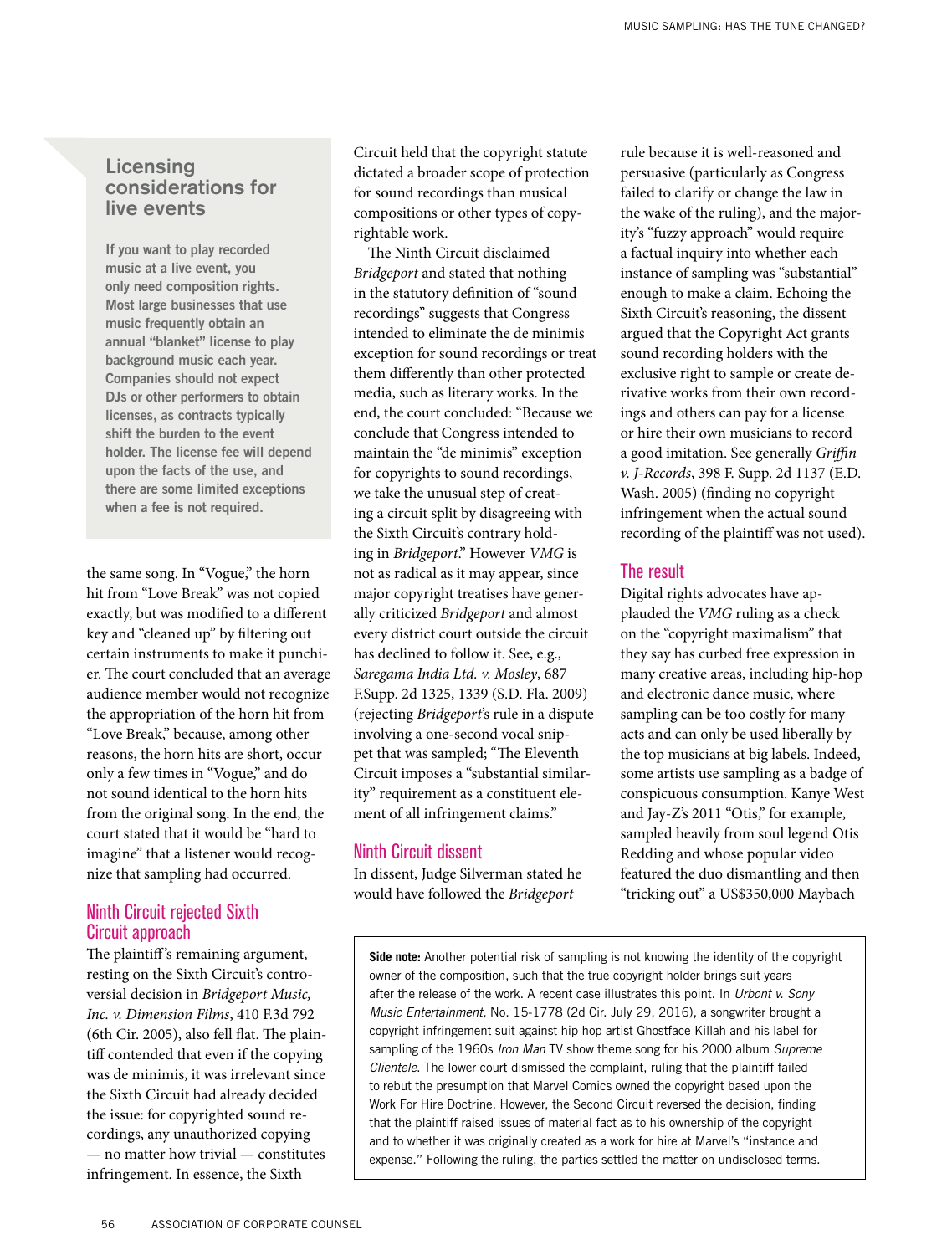luxury car into a doorless party machine. Due to this ruling, in-house counsel no longer need to say: "no, don't use that music." Instead, there is some gray area where once the ruling was black and white. However, just as it is not prudent to assume that a video or image posted online is freely available for commercial reuse, the *VMG* ruling offers some wiggle room when considering small passages or clips of copyrighted music.

Many questions, however, remain unanswered following the *VMG* ruling:

The circuit split: The US Supreme Court may one day resolve the divergent rulings of the Ninth and Sixth Circuits. In the meantime, it is likely that copyright holders bringing suit over sampling will select a venue within the Sixth Circuit, while musicians seeking a declaratory judgment will file in the Ninth Circuit or in a district court that had previously rejected *Bridgeport*.

Long-term effect on sampling: *VMG* has muddied the waters around sampling clearance. Regardless of one's view of the hardline rule in *Bridgeport*, it was easy to apply. Copyright holders have had the dual hammers of *Bridgeport* and *Grand Upright* to use as leverage during licensing negotiations. Now, *VMG* might embolden musicians not to seek any license for "minor" or "de minimis" segments at all. But what is "de minimis" and what is "substantial" is a fact-specific inquiry. As such, the risk of liability and the cost of defending a lawsuit remains a real deterrent.

## The fair use argument

A decade ago, *Bridgeport*'s holding definitively ended the permissive sample culture. However, not all artists abided by the clearance practices of the new era brought by *Bridgeport*. For example, in 2004, DJ Danger Mouse posted online, without permission, *The Gray Album*, which was a mashup of samples from The Beatles' *White* 

#### **Side note: From an international**

**perspective**, the German Federal Constitutional Court recently held that producer Moses Pelham could sample a two-second beat from electronica pioneers Kraftwerk for his song "Nur Mir," noting that the new use was an independent piece of work, as it did not affect the economic value of the original. The court added that hip-hop as a style of music would not survive if sampling were banned. So perhaps, a slight liberalization surrounding digital sampling has begun worldwide.

*Album* and the a cappella recording of Jay Z's *The Black Album*, creating protest from EMI's attorneys. Ultimately, the piece resulted in no legal action. Similarly, DJ Greg Gillis, who performs under the name Girl Talk, has flouted copyright law with song collages combining multiple samples of modern hip hop with classic rock (e.g., his 2008 album *Feed the Animals*  contained over 300 samples). Girl Talk has apparently avoided being sued by blithely responding that his mashups are protected by fair use. More recently, DJs such as RJD2 and Den Sorte Skole also have used sampling in their works, apparently without infringement actions.

## Music sampling compared to appropriation art

Putting aside the de minimis defense to copyright infringement, the question remains as to whether certain instances of sampling are protected by fair use. The history of fair use surrounding appropriation art suggests that the same principles might be applicable to the comparable practice of music sampling. Similar to sampling, appropriation art incorporates objects and images from other works, popular media, or consumer advertising into a new visual work, whether for political commentary or not. Many have wondered why there should be different considerations for the visual arts than

music when it comes to repurposing old works.

The fair use doctrine, with its fourpart test that takes into account the nature of the work and the harm the secondary use can cause the market for the copyright for the original work. The test mediates between the property rights of copyright holders in creative works and the ability of others to reference and transform those works into something else. The US Supreme Court, in its landmark decision in *Harper & Row Publishers, Inc. v. Nation Enterprises*, 471 US 539 (1985), stressed the importance of the first fair use factor, which is the "purpose and character of the secondary use." According to the decision, the more the appropriator uses the copied material for new, transformative purposes, the more it serves copyright's goal of enriching public knowledge and the less likely it is that the appropriation will shrink the protected market opportunities of the

## **Synchronization** license

**If you use music synchronized with video (for example, if you create a promotional video to put on your organization's website), then you need a synchronization license. You need permission (i) from the owner or administrator of rights to the musical composition, and (ii) from the owner of rights in the sound recording. With no compulsory license scheme in place, sync rights are notoriously difficult to negotiate, as the rights holders have no obligation to grant any license, nor is there any statutory limits on the license fee. One option is to use "stock music" that can be obtained from a stock music service. This will often allow more freedom to use the music and the recording.**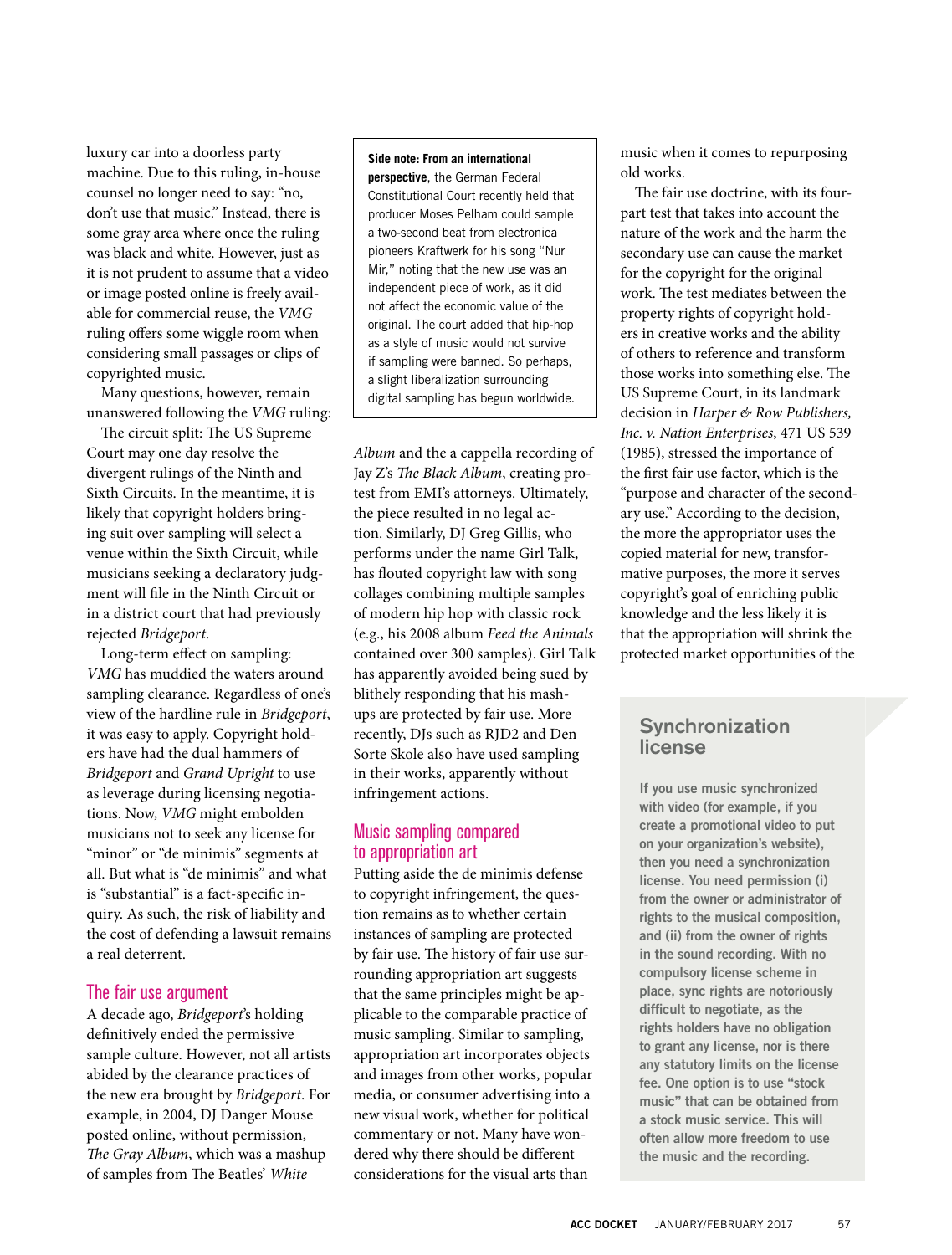# As modern technology has shaped, rightly or wrongly, views on the nature of copyright works — remember the internet trope: "Information wants to be free."

copyrighted work. Many rightsholders and some federal judges have decried this focus on "transformative uses" as overly simplistic, but it has been embraced in many recent decisions from the digital age that have broadened the scope of the fair use doctrine. See e.g., *Author's Guild v. Google, Inc.*, 804 F.3d 202 (2d Cir. 2015) (Google Books project which scanned digital copies of entire libraries and established a publicly searchable database, with certain limitations, was deemed fair use due to its "highly transformative" nature). Indeed, beyond music, a number of courts have taken an expansive view on fair use, allowing parties to use substantial portions of video or other copyrighted content for parodic, artistic, or educational uses — making counsel's job more difficult when attempting to parse the gray areas of fair use. See e.g., *Equals Three, LLC v. Jukin Media, Inc.*, 139 F. Supp. 3d 1094 (C.D. Cal. 2015) (humorous commentary on viral videos, which used clips of the copyright works, was found, for

the most part, fair use); *Seltzer v. Green Day, Inc.*, 725 F.3d 1170 (9th Cir. 2013) (Green Day's use, without permission, of a photograph of street art for use as the backdrop of a live concert stage presentation was deemed fair use).

As modern technology has shaped, rightly or wrongly, views on the nature of copyright works — remember the internet trope: "Information wants to be free." The fair use doctrine has been broadened with respect to modern appropriation art. In 1992, for example, the Second Circuit ruled that artist Jeff Koons's polychromed wood "String of Puppies" sculpture that was copied with great fidelity from a museum shop notecard of the plaintiff 's photograph was not fair use. See *Rogers v. Koons*, 960 F. 2d 301(2d Cir. 1992). Fourteen years later in *Blanch v. Koons*, 467 F.3d 244 (2d Cir. 2006), Koons's piece, "Niagara," an appropriation of fashion photographer Andrea Blanch's photograph from *Allure* magazine, was fair use because of the new expression, meaning, and message captured in the new work. In 2013, the Second Circuit gave appropriation art a further boost in a dispute involving artist Richard Prince's *Canal Zone* series, which had incorporated the portraits of Rastafarians by photographer Patrick Cariou.

In *Cariou v. Prince*, 714 F.3d 694 (2d Cir. 2013), the Second Circuit examined 30 works of Richard Prince, created through the appropriation of partial or whole images from

#### **ACC EXTRS ON…** Music sampling

No magic formula for

**The fair use doctrine mediates between the property rights established via copyright law and the ability for third parties to use artistic works created by others. There is no magic formula to determine what constitutes "fair use." Concepts such as "less than 10 seconds of the song" or "less than 30 percent of the picture" are urban legends. Each fair use analysis is decided on a case-by-case basis.**

fair use

#### *ACC Docket*

Colbert v. Colbert – An Intellectual Property Lesson From Late Night TV (Aug. 2016). *www.accdocket. com/articles/stephen-colbertintellectual-property-lesson.cfm*

Minimizing Copyright Risks When Using Open Source Software (Sept. 2015). *www. accdocket.com/articles/resource. cfm?show=1408895*

From Duck Calls to Licensing Gold: VP of A&E Discusses Product Licensing Program (May 2015). *www.accdocket. com/articles/duck-dynastylicensing-and-ip.cfm*

#### **QuickCounsel**

Managing Copyright Compliance at Your Organization (April 2014). *www.acc.com/legalresources/ quickcounsel/mcco.cfm*

Open Source Software (OSS) – What Every Attorney Needs To Know (Oct. 2014). *www.acc.com/ legalresources/quickcounsel/ open-source-software.cfm*

#### **Program Material**

Open-source Licensing: Myth Versus Reality II (Oct. 2015). *www.acc.com/legalresources/ resource.cfm?show=1415193*

ACC HAS MORE MATERIAL ON THIS SUBJECT ON OUR WEBSITE. VISIT *WWW.ACC.COM*, WHERE YOU CAN BROWSE OUR RESOURCES BY PRACTICE AREA OR SEARCH BY KEYWORD.

÷